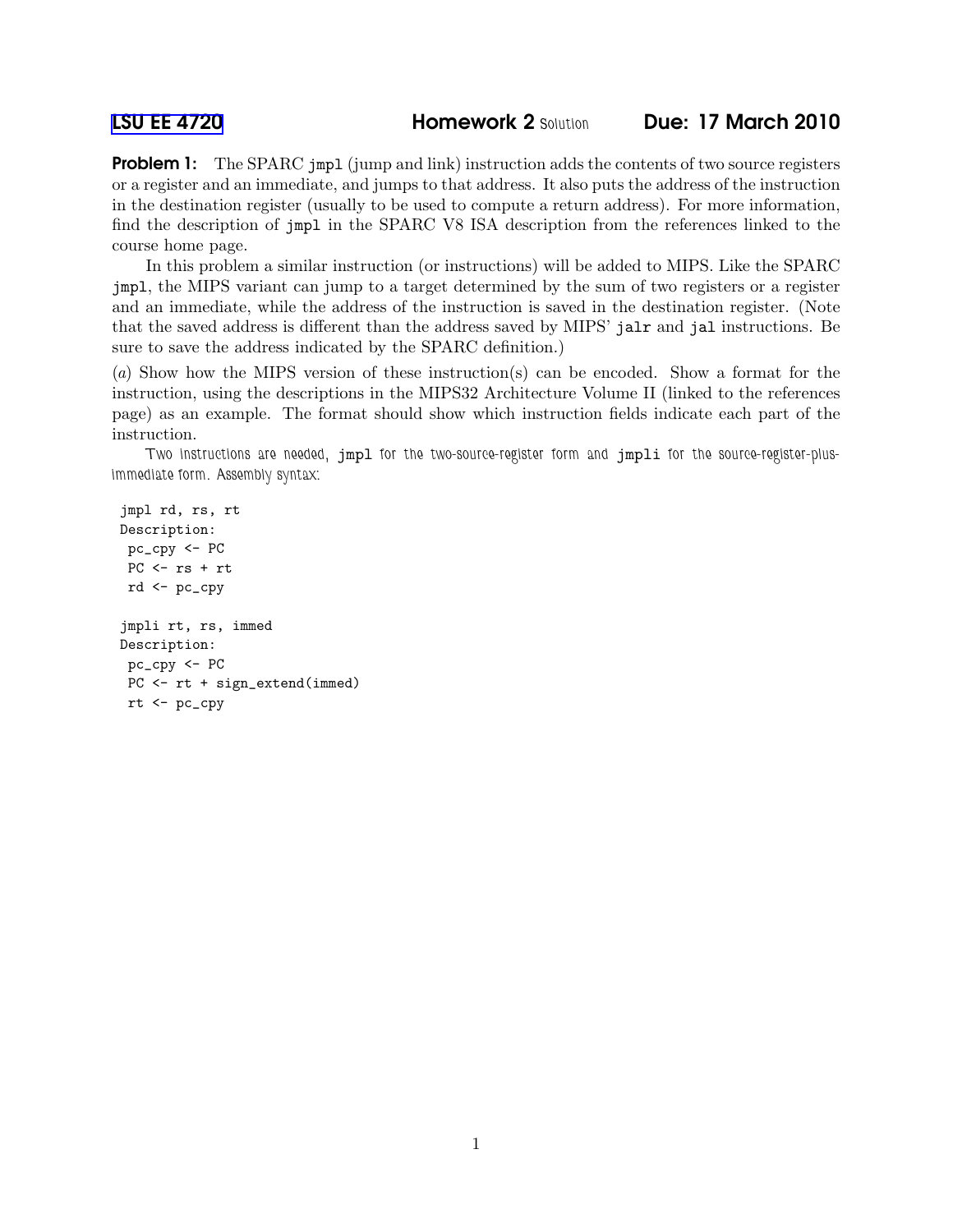(b) Show datapath changes (that is, omit control) to the implementation below needed to implement this (these) instruction(s). The changes must fit in naturally with what is present and should not risk lowering clock frequency. Do not forget about any changes needed to save a return address.



Solution appears above. The changes needed for the target address appear in green, the changes needed to save the return address appear in blue. The target address is computed by the ALU, it is sent to the IF-stage PC mux from the ME stage to preserve clock frequency. If the output of the ALU connected directly to the IF-stage PC mux the clock frequency might have to be lowered because the ALU output would not be ready until the end of the cycle (based on the pre-change clock frequency).

The SPARC jmpl instruction saves the address of the instruction itself, new pipeline latches were added to carry that. Note that this is probably wasteful, since there are already latches to carry NPC needed by the existing jal and jalr instructions. The alternative would be to subtract four from the NPC value.

To save some hardware, the PC value joins the rtv in EX, making use of a new ME-stage mux.

(c) As discussed in class, a SPARC-style jmpl on something like our 5-stage pipeline would have to be resolved in EX. However, a higher-cost implementation might resolve a jmpl in ID if no addition were necessary.

Identify which of the following cases is the least trouble to detect (shown with SPARC assembler), and explain why it is the least trouble:

jmpl %g1, %g0, %o7 ! g0 is the zero register. jmpl %g1, 0, %o7 ! The immediate is zero. jmpl %g1, %g2, %o7 ! Contents of g2 is zero.

Trouble in this context is time and hardware cost. Both hardware cost and time are determined by how many bits need to be checked for a zero value. Another factor for time is when during a clock cycle the check can start.

For the first case we need to check for the zero register in the rt field. That entails checking five bits, and these bits are available at the beginning of the clock cycle.

For the second case we need to check whether the immediate is zero. That means checking 16 bits, also starting at the start of the clock cycle.

For the last case we need to check 32 bits (the rt value at the output of the register file), and those bits are not available until near the end of the clock cycle.